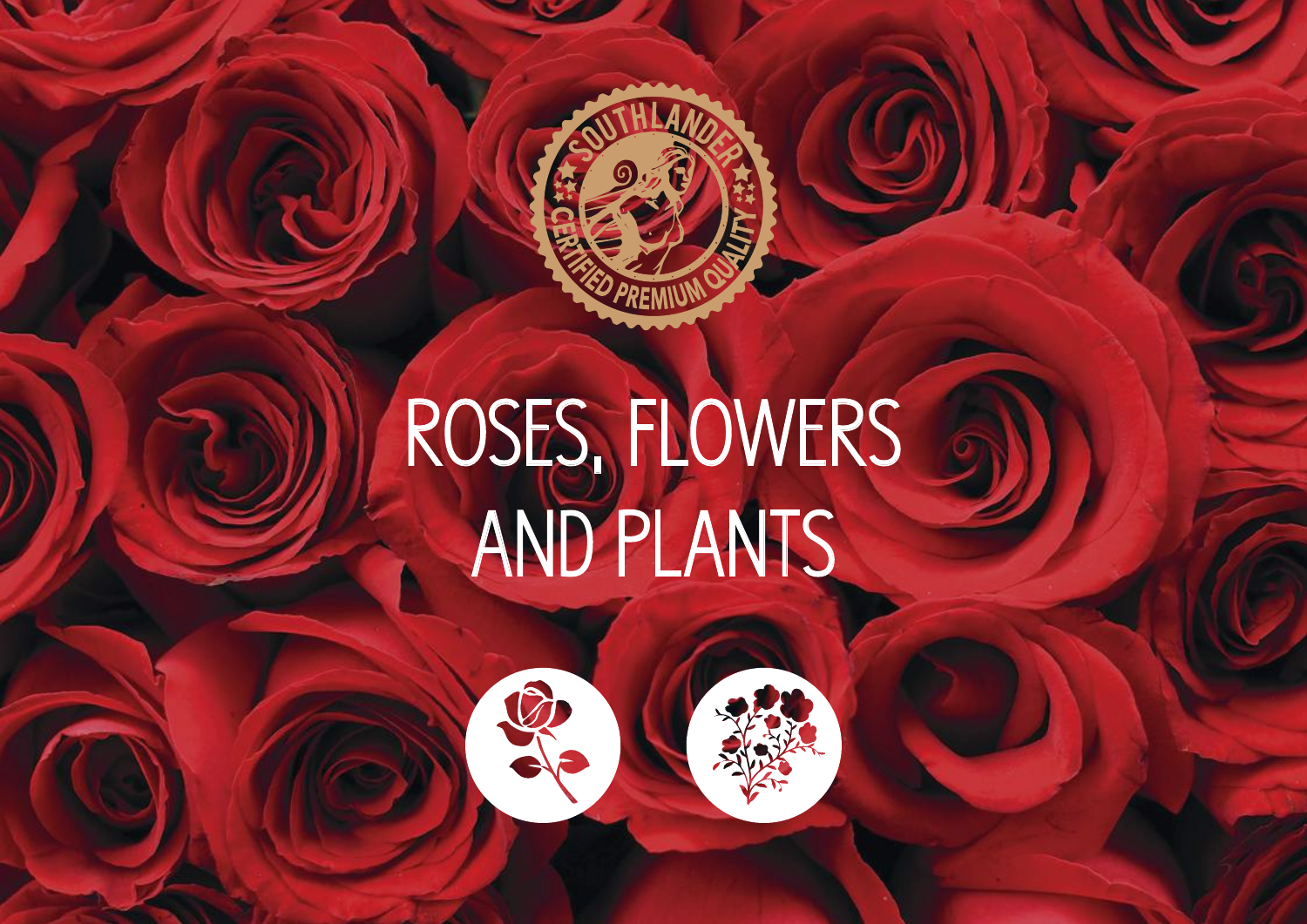FRESH **CUT** ROSE



South America as a whole, enjoys one of the finest weathers and altitude variations on earth, making it the most biodiverse region of all. Its rose and flower growers are probably the most experienced, as generations of South American family-owned plantations dominate the fresh cut flower industry on all international markets. Most of their own, patented rose and flower varieties and genetics are traceable to Switzerland, Holland, the Ecuadoran Andean valleys and its subtropical forests, the one and only Brazilian Amazon rainforest or to the Argentinian Pampas or Chilean valleys.

Southlander proudly represents literally hundreds of these growers, and delivers to its clients and partners in commerce the most varied offer of fresh cut roses and assorted flower bouquets, overnight everywhere in the world, using the best of the best, as only The Southlander Catalogue could in order to establish itself as the ultimate partner in commerce when it comes to premium South American processed and feedstock products.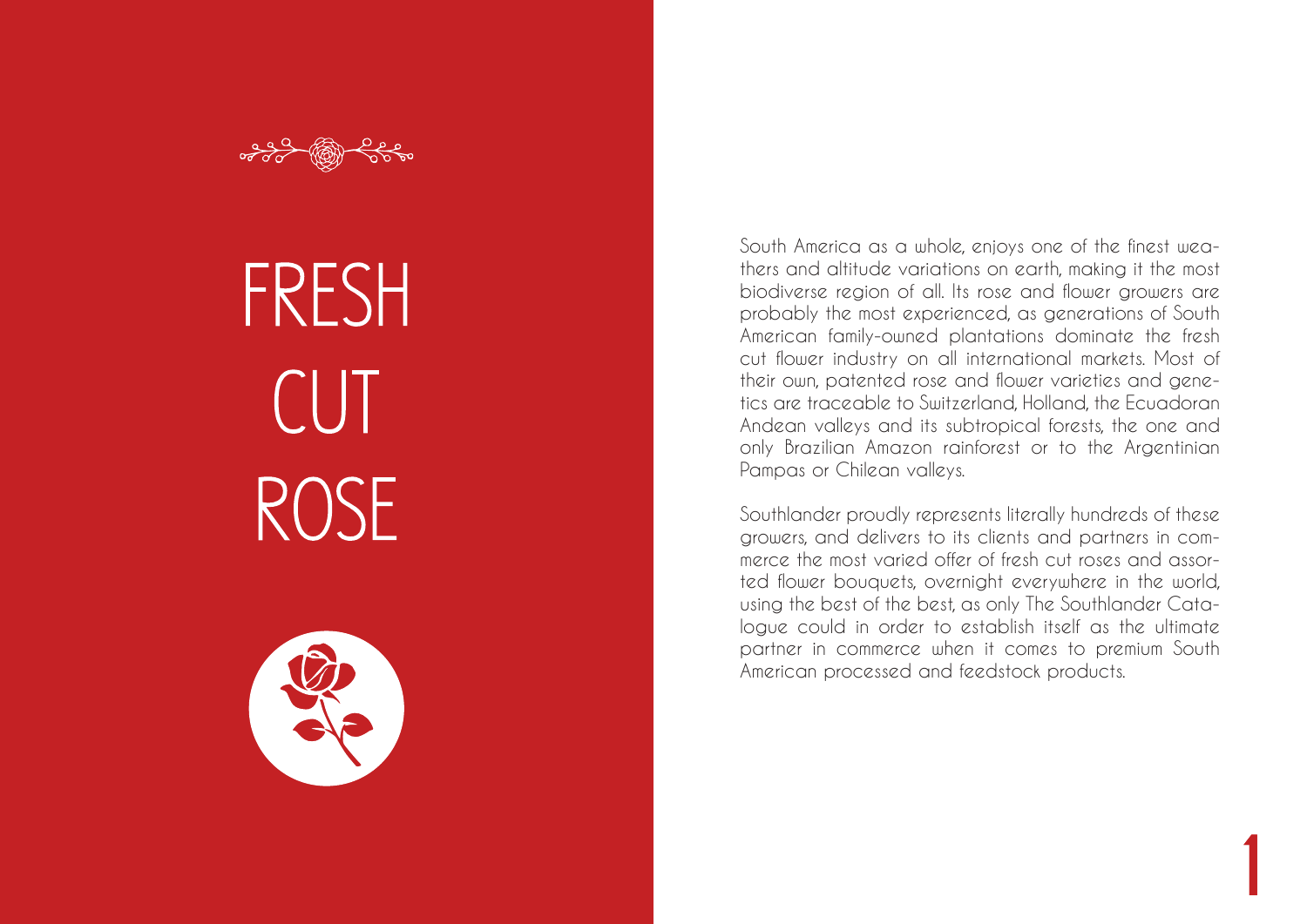

#### PRODUCT **DESCRIPTION**

Freedom (Red), Mondial (GreenishWhite), Vendela (PinkishWhite), Carousel (WhiteHotPink), Topaz (HotPink), Mohana (Yellow), Cherry O! (DarkPink), Limbo (LemonGreen), Polar Star (White), Cabaret (PinkPeach)

#### PHYSICAL PROPERTIES

- 70-100cm Premium High Altitude Stems|
- +7.00cm Bottom
- +15cm lower branches
- +7cm Peduncle
- +10cm Lower Leaves
- 0.7cm stem thickness bellow peduncle
- 1.00cm stem thickness at base of stem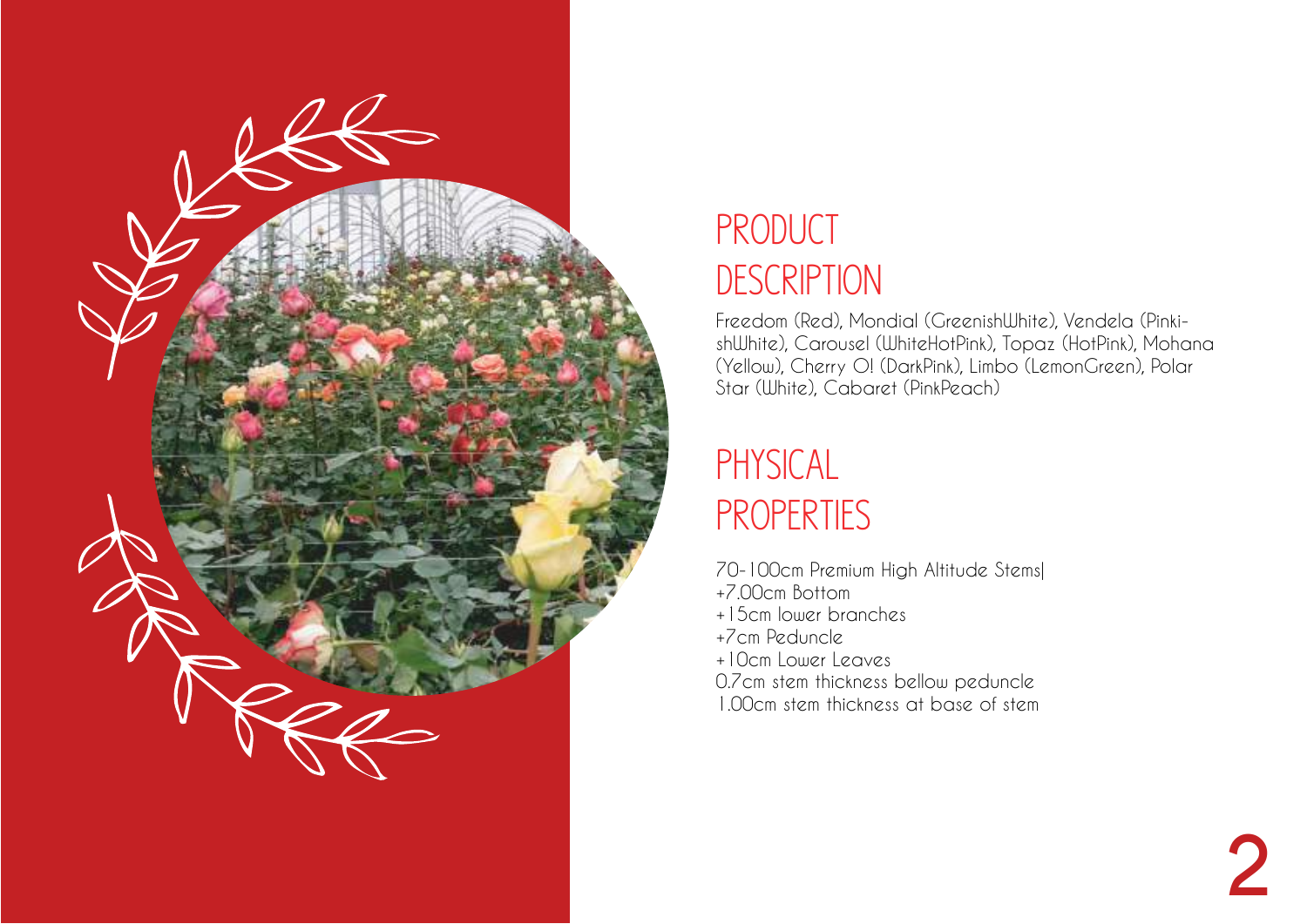

### PACKAGING, LABELING AND STORAGE

Recycled corrugated cardboard boxes and plastic cable ties. All stems are shipped fresh overnight from varying temperatures between 2-8ºc. Fresh-cut roses can be stored within the same varying temperatures up to 28 days before withering depending on maturity when cut.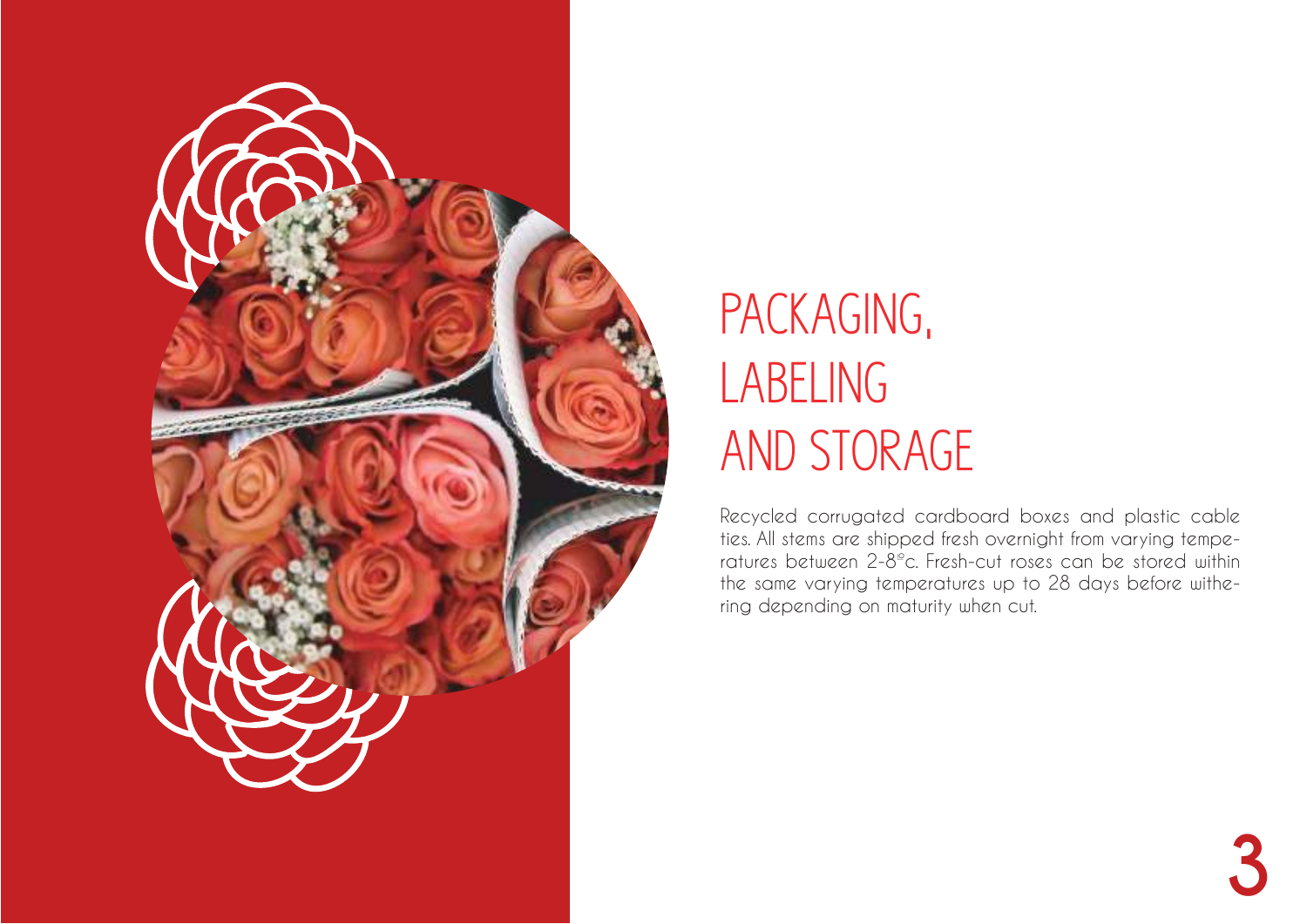70cm stalk Mondial Rose Box - ROSBOXMON70 80cm stalk Mondial Rose Box - ROSBOXMON80 90cm stalk Mondial Rose Box - ROSBOXMON90 100cm stalk Mondial Rose Box - ROSBOXMON100

70cm stalk Vendela Rose Box - ROSBOXVEN70 80cm stalk Vendela Rose Box - ROSBOXVEN80 90cm stalk Vendela Rose Box - ROSBOXVEN90 100cm stalk Vendela Rose Box - ROSBOXVEN100

70cm stalk Carousel Rose Box - ROSBOXCAR70 80cm stalk Carousel Rose Box - ROSBOXCAR80 90cm stalk Carousel Rose Box - ROSBOXCAR90 100cm stalk Carousel Rose Box - ROSBOXCAR100

70cm stalk Topaz Rose Box - ROSBOXTOP70 80cm stalk Topaz Rose Box - ROSBOXTOP80 90cm stalk Topaz Rose Box - ROSBOXTOP90 100cm stalk Topaz Rose Box - ROSBOXTOP100

70cm stalk Mohana Rose Box - ROSBOXMOH70 80cm stalk Mohana Rose Box - ROSBOXMOH80 90cm stalk Mohana Rose Box - ROSBOXMOH90 100cm stalk Mohana Rose Box - ROSBOXMOH100

USES AND CATALOGUE PRODUCT CODES

General interior design and decoration, flower shops and florists might use them for general purposes as in part of larger arrangements and assorted bouquets.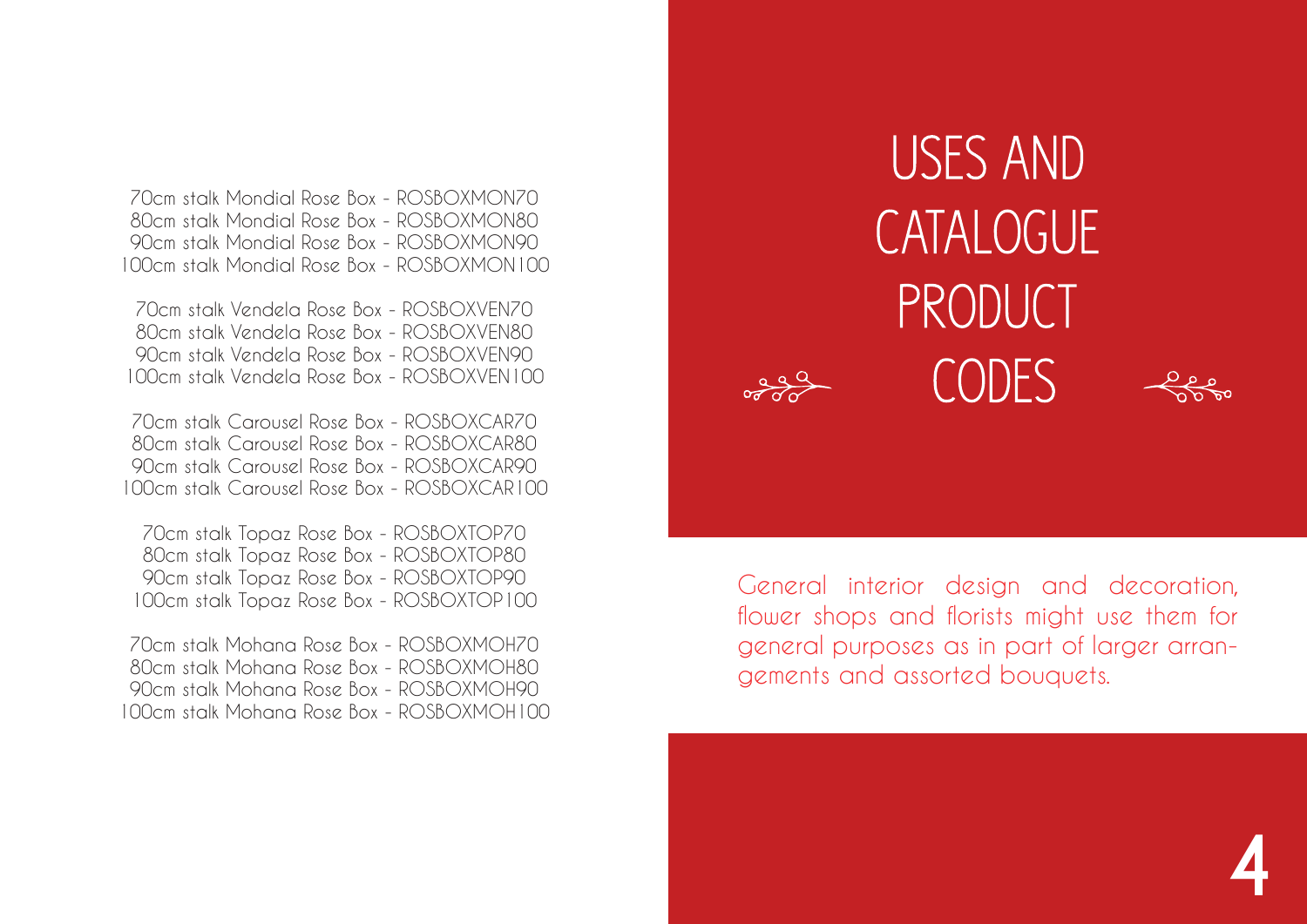70cm stalk Cherry O! Rose Box - ROSBOXCHR70 80cm stalk Cherry O! Rose Box - ROSBOXCHR80 90cm stalk Cherry O! Rose Box - ROSBOXCHR90 100cm stalk Cherry O! Rose Box - ROSBOXCHR100

70cm stalk Limbo Rose Box - ROSBOXLIM70 80cm stalk Limbo Rose Box - ROSBOXLIM80 90cm stalk Limbo Rose Box - ROSBOXLIM90 100cm stalk Limbo Rose Box - ROSBOXLIM100

70cm stalk Polar Star Rose Box - ROSBOXPOL70 80cm stalk Polar Star Rose Box - ROSBOXPOL80 90cm stalk Polar Star Rose Box - ROSBOXPOL90 100cm stalk Polar Star Rose Box - ROSBOXPOL100

70cm stalk Cabaret Rose Box - ROSBOXCAB70 80cm stalk Cabaret Rose Box - ROSBOXCAB80 90cm stalk Cabaret Rose Box - ROSBOXCAB90 100cm stalk Cabaret Rose Box - ROSBOXCAB100

USES AND CATALOGUE PRODUCT CODES

General interior design and decoration, flower shops and florists might use them for general purposes as in part of larger arrangements and assorted bouquets.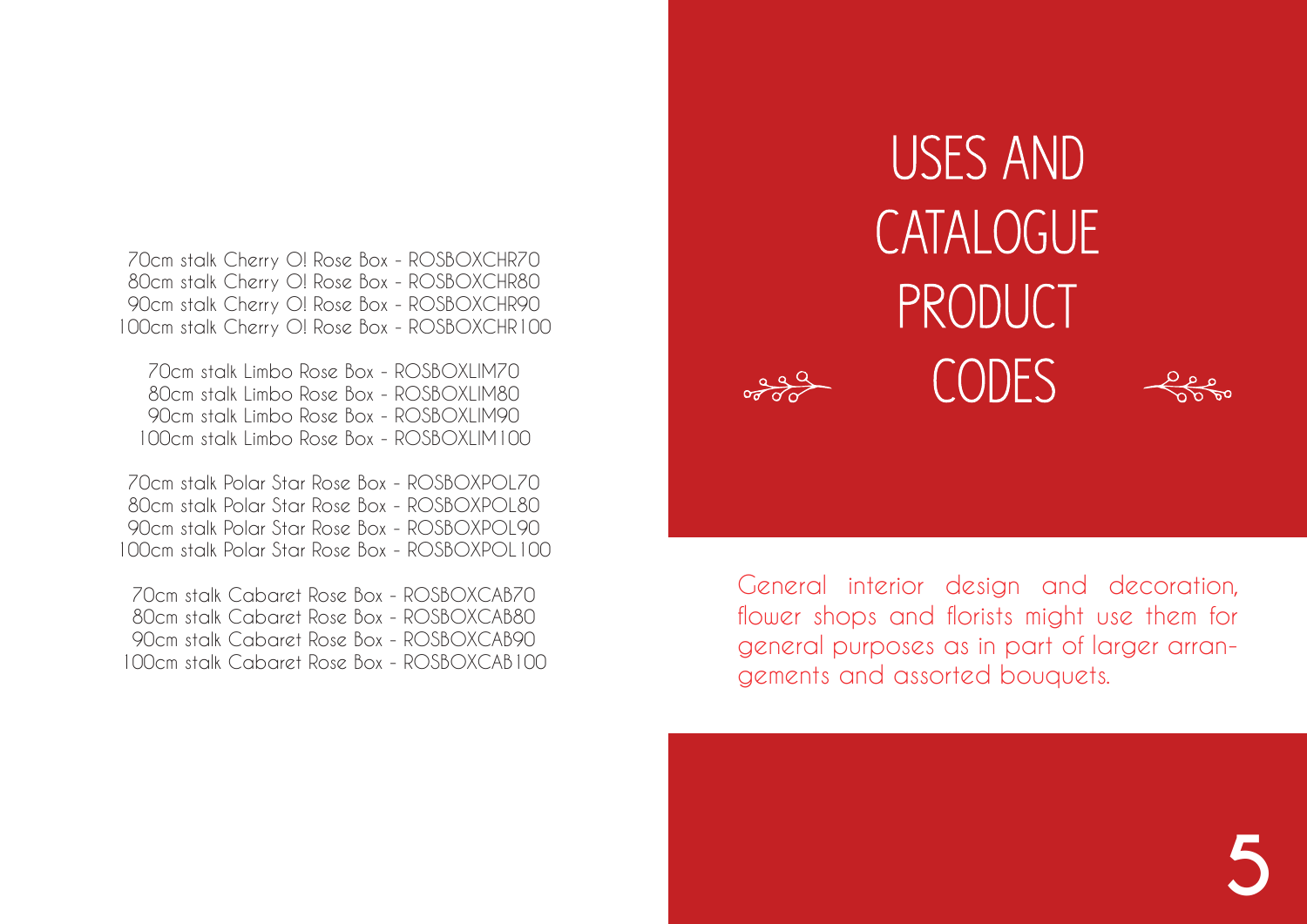$\frac{1}{\sqrt{2}}$ 

### ASSORTED **FLOWER BOUQUETS**



Southlander proudly represents literally hundreds of these growers, and delivers to its clients and partners in commerce the most varied offer of fresh cut roses and assorted flower bouquets, overnight everywhere in the world, using the best of the best, as only The Southlander Catalogue could in order to establish itself as the ultimate partner in commerce when it comes to premium South American processed and feedstock products.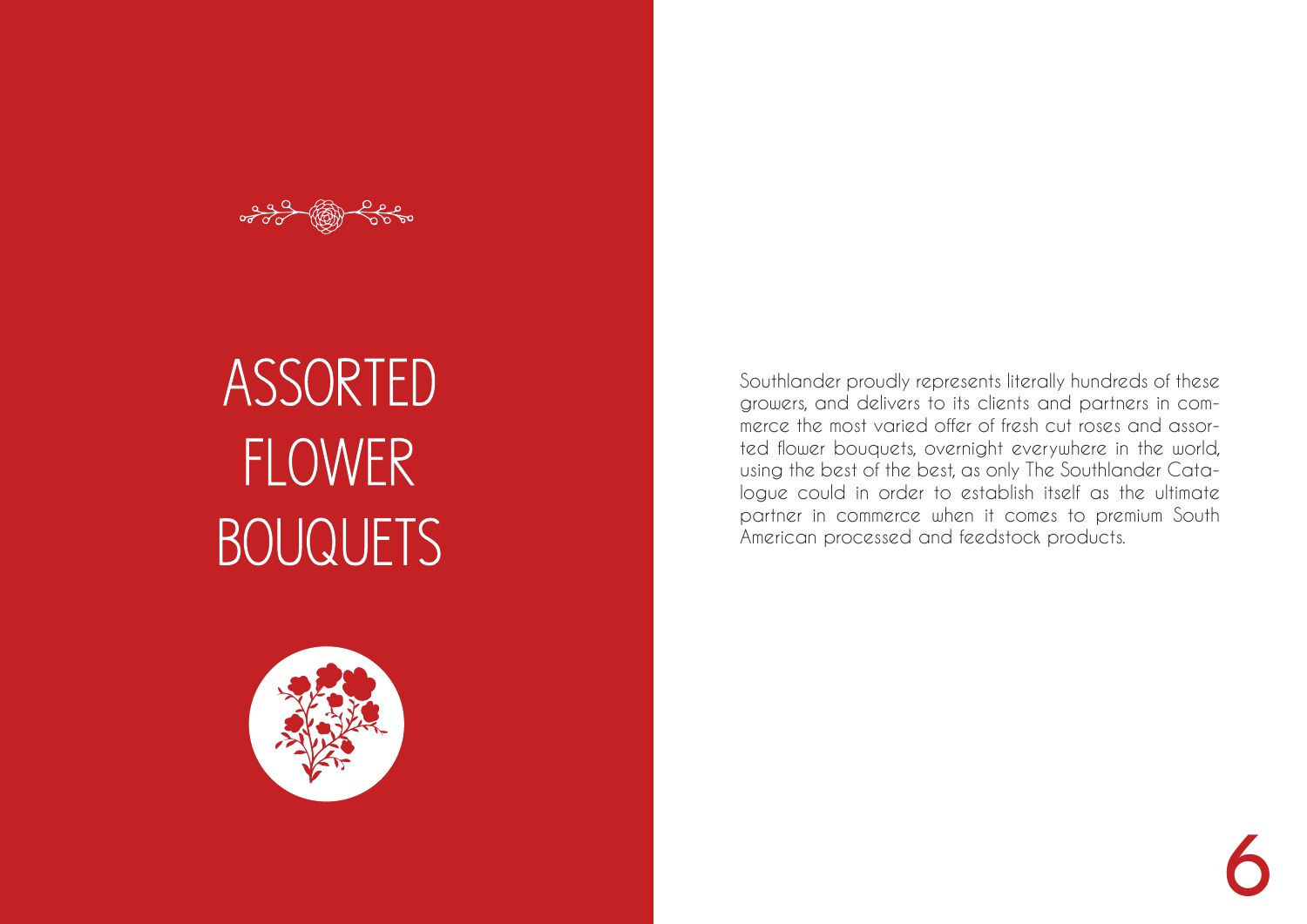### PRODUCT DESCRIPTION

The Southlander Catalogue "Assorted Flower Bouquets" contain: Roses in its Freedom, Mondial, Vendela, Carousel, Topaz, Mohana, Cherry O, Limbo, Polar Star and Cabaret varieties; Gypsophila; Lisianthus; Gerbera; Molucellas; Alstromerias; Laceflowers; Carnations; Chrysanthemums; Hydrangeas; Ranunculus; Sunflowers; Anemone; Orchids; Hypericum; Statice; Trachelium; Dianthus; Larkspur; Exotic Flowers; Fillers; Follages; Blooms; Spray Carnations; Spray Roses; Bamboo; Palms; Tropical Follages and Blooms; Lilies; Limonium; Asters … and many more. Customize your own Assorted Flower Bouquets before ordering or choose from our already curated offer:

Spring by Southlander Summer by Southlander Fall by Southlander Winter by Southlander Southlander 's Brides Dream Southlander's Tropical Fiesta Southlander 's Pampa and Hay

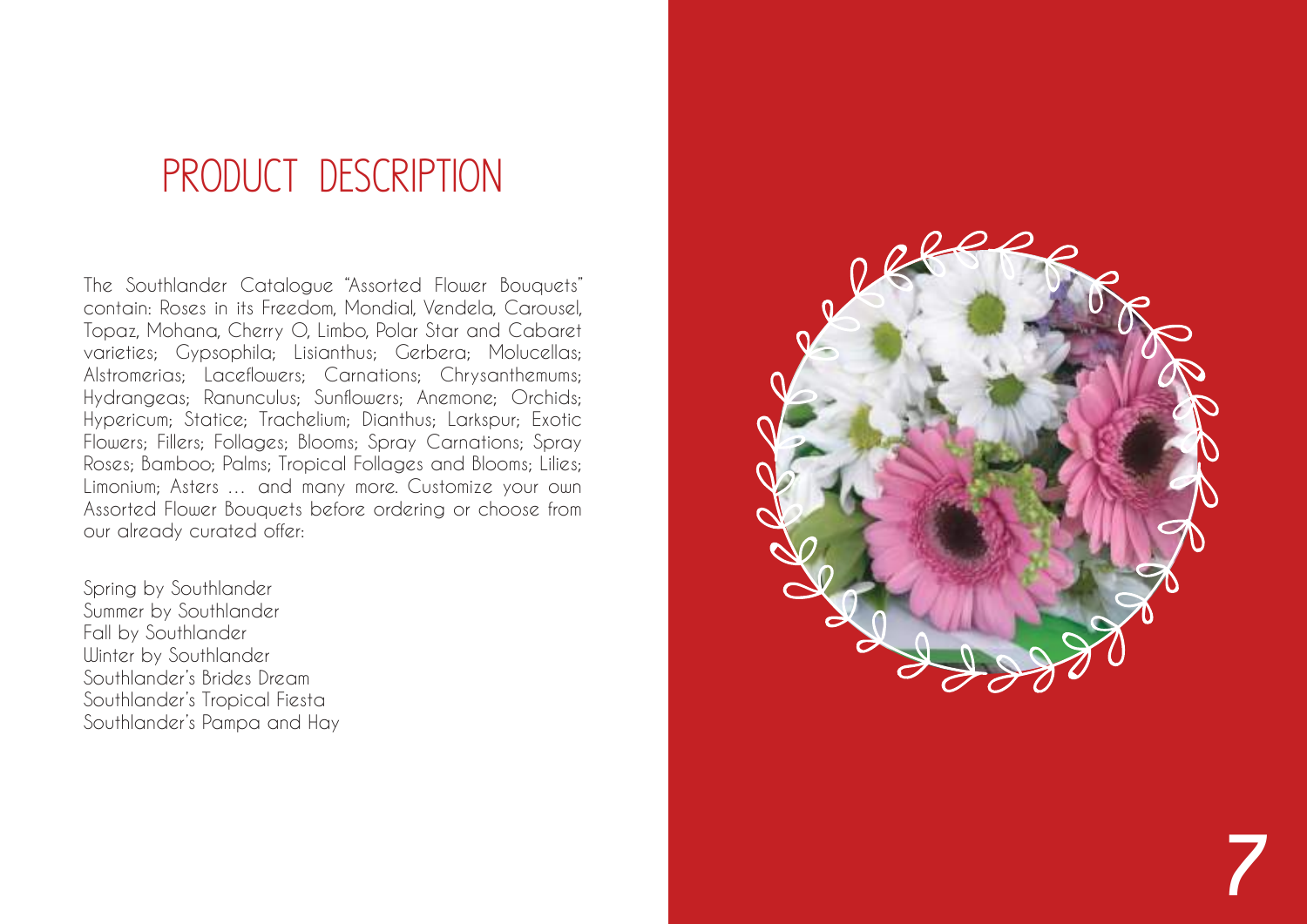

### PACKAGING, LABELING AND STORAGE

Biodegradable plastic flower sleeve, with custom size, design, colors and/or logos for extra large orders, otherwise with Julio's Finest branded biodegradable standard sleeve. Fresh-cut roses can be stored within the same varying temperatures up to 28 days before withering depending on maturity when cut.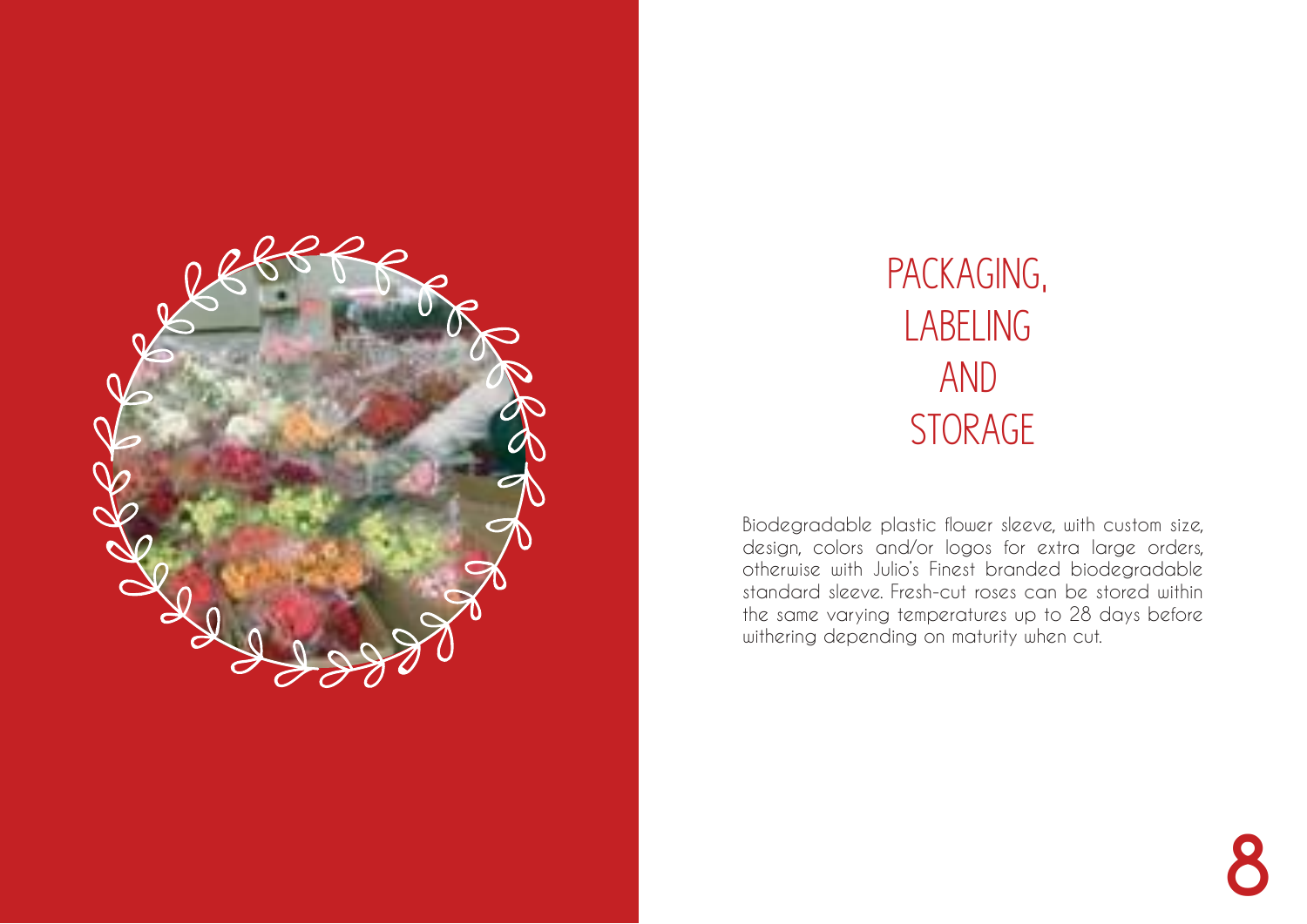### USES AND **CATALOGUE** PRODUCT CODES

General interior design and decoration, florist, flower markets and flower shops might include them in their shelves, gift sections or designated market sections.

Customed Assorted Flower Bouquet - FLOBOUCUS25

Spring by Southlander Flower Bouquet - FLOBOUSPR25 Summer by Southlander Flower Bouquet - FLOBOUSUM25 Fall by Southlander Flower Bouquet - FLOBOUFAL25 Winter by Southlander Flower Bouquet - FLOBOUWIN25

Southlander Bride's Dream Flower Bouquet - FLOBOUBRI25 Southlander Tropical Fiesta Flower Bouquet - FLOBOUTRO25 Southlander Pampa and Hay Flower Bouquet - FLOBOUPMP25